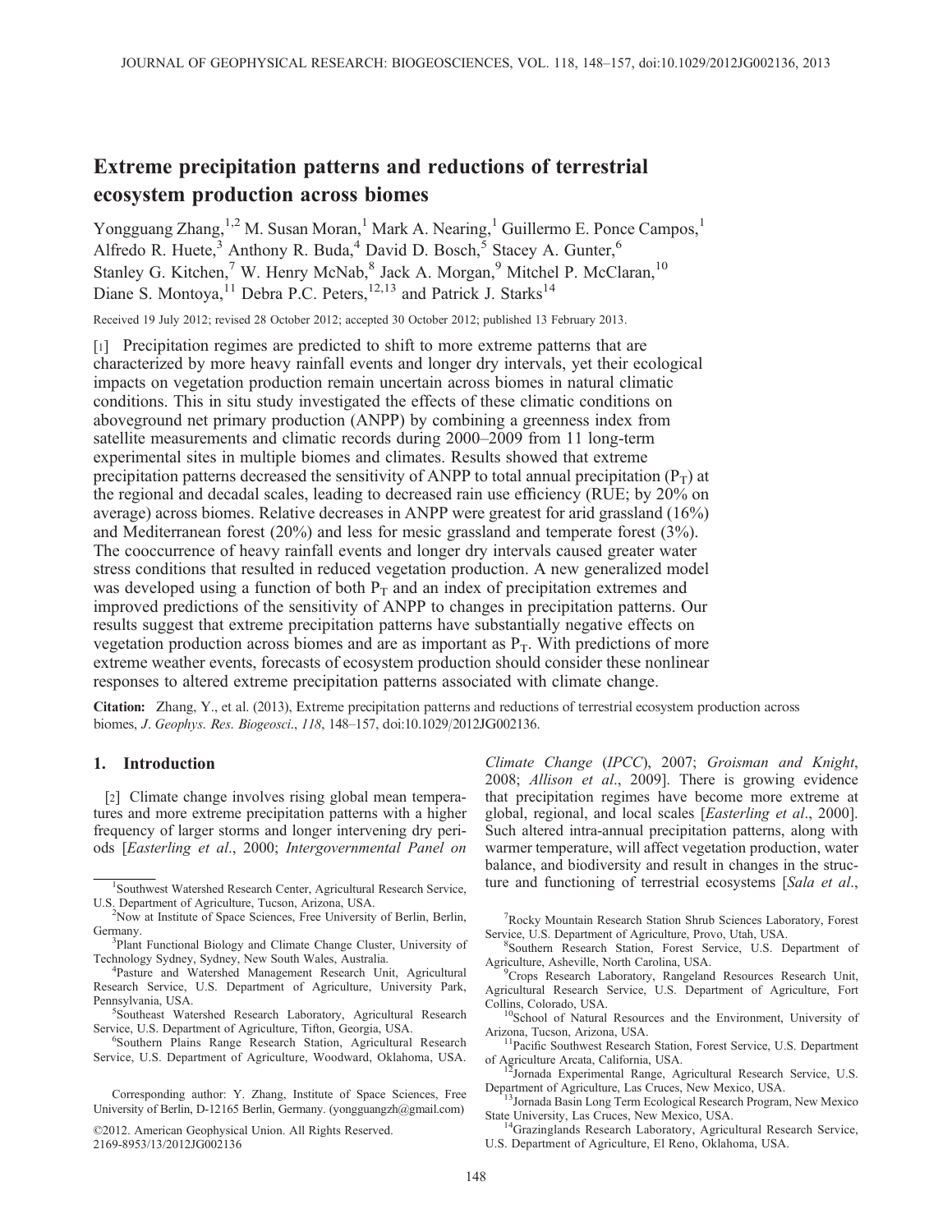2000; Knapp et al., 2002]. Even if total annual precipitation  $(P_T)$  remains unchanged in an ecosystem, changes in rainfall event frequency and distribution will alter the soil water available to the terrestrial ecosystem [Knapp et al., 2002; Weltzin et al., 2003]. Hence, understanding and quantifying the impacts of these infrequent climate conditions on terrestrial ecosystems are critical to scientific and public interests.

[3] Most studies to date have focused on the effects of changes in total precipitation amounts [Knapp et al., 2008]. The importance of total precipitation amount on ecosystem production has been assessed widely and aboveground net primary production (ANPP) usually increases across biomes with increasing mean annual precipitation (MAP) [Sala et al., 1988; Knapp and Smith, 2001; Huxman et al., 2004a]. However, evidence is mounting that terrestrial ecosystem processes are sensitive to intra-annual precipitation patterns even in the absence of changes in annual precipitation quantity [Knapp et al., 2002, 2008]. In addition, RUE, commonly described as the ratio of ANPP to  $P_T$ , is a critical indicator for assessing ecosystem responses to altered precipitation patterns [Huxman et al., 2004a; Bai et al., 2008]. Therefore, studies of the ecological consequences of climate change should be based not only on annual averages but also on the predicted changes in intra-annual precipitation patterns.

[4] Field manipulated experiments that investigate the effects of precipitation patterns independent of precipitation amount are commonly used to understand responses of ecosystems to the infrequent changes in precipitation patterns. These studies usually have been conducted either on an individual ecosystem or over short-term periods, which render comparisons difficult across biomes. Changes in precipitation patterns (increasing extreme events) have shown mixed effects in grasslands. For example, ANPP for tallgrass prairie was reduced [Knapp et al., 2002], but increased ANPP in semiarid grassland was also observed [Heisler-White et al., 2008]. Miranda et al. [2009] showed that there was little to no effect on plant production in semiarid Mediterranean grassland. Because total rainfall amount and large storms are strongly interrelated in natural settings, manipulated experiments may not reflect these mixed effects and highly nonlinear responses of vegetation in natural conditions [Sala et al., 1992; Huxman et al., 2004b]. Long-term measurements of natural variability in field settings, supported by manipulative experiments, are considered the best approach for determining the impact of

Table 1. Descriptions of the Sites in This Study<sup>a</sup>

infrequent extreme precipitation patterns on vegetation production [Weltzin et al., 2003].

[5] Collectively, in spite of the emerging research on responses of biological process to more extreme climate regimes [Knapp et al., 2008; Smith, 2011], our understanding and quantification of the effects of more extreme precipitation regimes across biomes is lacking [Weltzin et al., 2003; Heisler-White et al., 2009]. Few studies have addressed the influences of extreme precipitation events on ecosystem production across biomes in the natural climate conditions at the regional scale [Weltzin et al., 2003; Knapp et al., 2008]. An alternative to manipulated experiments is to analyze these effects on ecosystem processes in natural field settings with long-term measurements across biomes [Huxman et al., 2004b].

[6] In this study, we focused on a 10-year data set of Moderate Resolution Imaging Spectroradiometer (MODIS) enhanced vegetation index (EVI; an index of canopy photosynthetic capacity) [*Huete et al.*, 2002] as an indicator of ANPP in combination with field observations from 11 long-term experimental sites in the conterminous United States. Our primary goal was to examine the impacts of interannual variability in precipitation on vegetation production across biomes, with particular focus on (1) quantifying the direction and magnitude of ANPP responses to extreme precipitation regimes and (2) developing a cross-biome relationship between vegetation production and extreme precipitation patterns at the regional scale.

## 2. Materials and Methods

#### 2.1. Study Sites and Data Selection

[7] We focused our study on 11 U.S. Department of Agriculture (USDA) experimental sites across the conterminous United States. These sites included different precipitation regimes and biomes representative of ecosystems ranging from arid grasslands to temperate forest. They represent a broad range of production, climatic and soil conditions, and life history characteristics of the dominant species. At each site, a location was selected in an undisturbed vegetated area of size at least  $2.25 \times 2.25$  km (Table 1). According to Köppen-Geiger climate classification [Peel et al., 2007], arid grassland (DE, JE, WG, SR, and CP) and Mediterranean forest (CC) experience a climate with a dry season and are seasonally water limited, whereas mesic grassland (SP and

| Site and Location                              | Latitude<br>$(^\circ)$ | Longitude<br>$(\degree)$ | Land Cover                 | $MAP^b$<br>(mm) | Maximum<br>Temperature <sup>b</sup> $(^{\circ}C)$ | Code          |
|------------------------------------------------|------------------------|--------------------------|----------------------------|-----------------|---------------------------------------------------|---------------|
| Desert Experimental Range, Utah                | 38.547                 | $-113.712$               | Arid grassland             | 163(53)         | 19(1.1)                                           | DE            |
| Jornada Experimental Range, New Mexico         | 32.589                 | $-106.844$               | Arid grassland             | 242 (78)        | 25(0.7)                                           | JE            |
| Walnut Gulch Experimental Watershed, Arizona   | 31.736                 | $-109.938$               | Arid grassland             | 311 (85)        | 25(1.0)                                           | WG            |
| Santa Rita Experimental Range, Arizona         | 31.846                 | $-110.839$               | Arid grassland             | 447 (129)       | 29(0.7)                                           | <b>SR</b>     |
| Central Plains Experimental Range, Colorado    | 40.819                 | $-104.748$               | Arid grassland             | 363(85)         | 16(1.4)                                           | CP            |
| Southern Plains Experimental Range, Oklahoma   | 36.614                 | $-99.576$                | Mesic grassland            | 586 (153)       | 22(0.9)                                           | <b>SP</b>     |
| Little Washita River, Oklahoma                 | 34.918                 | $-97.956$                | Mesic grassland            | 796 (195)       | 24(1.2)                                           | LW            |
| Little River Watershed, Georgia                | 31.537                 | $-83.626$                | Temperate conifer forest   | 1148 (257)      | 25(0.6)                                           | <b>LR</b>     |
| Mahatango Creek, Pennsylvania                  | 40.731                 | $-76.592$                | Temperate broadleaf forest | 1058 (179)      | 16(0.9)                                           | МC            |
| Bent Creek Experimental Forest, North Carolina | 35.500                 | $-82.624$                | Temperate mixed forest     | 1227 (239)      | 19(0.6)                                           | BC            |
| Caspar Creek, California                       | 39.337                 | $-123.748$               | Mediterranean forest       | 1054 (301)      | 16(0.7)                                           | <sub>CC</sub> |

a Precipitation and temperature for the 40-year period 1970–2009 were available for all sites except JE and DE, for which data were available for the 32-year period of 1978–2009 for JE and for the 66-year period of 1935–1984 and 1994–2009 for DE. <sup>b</sup>Average MAP and average annual mean maximum temperature with standard deviation in parentheses.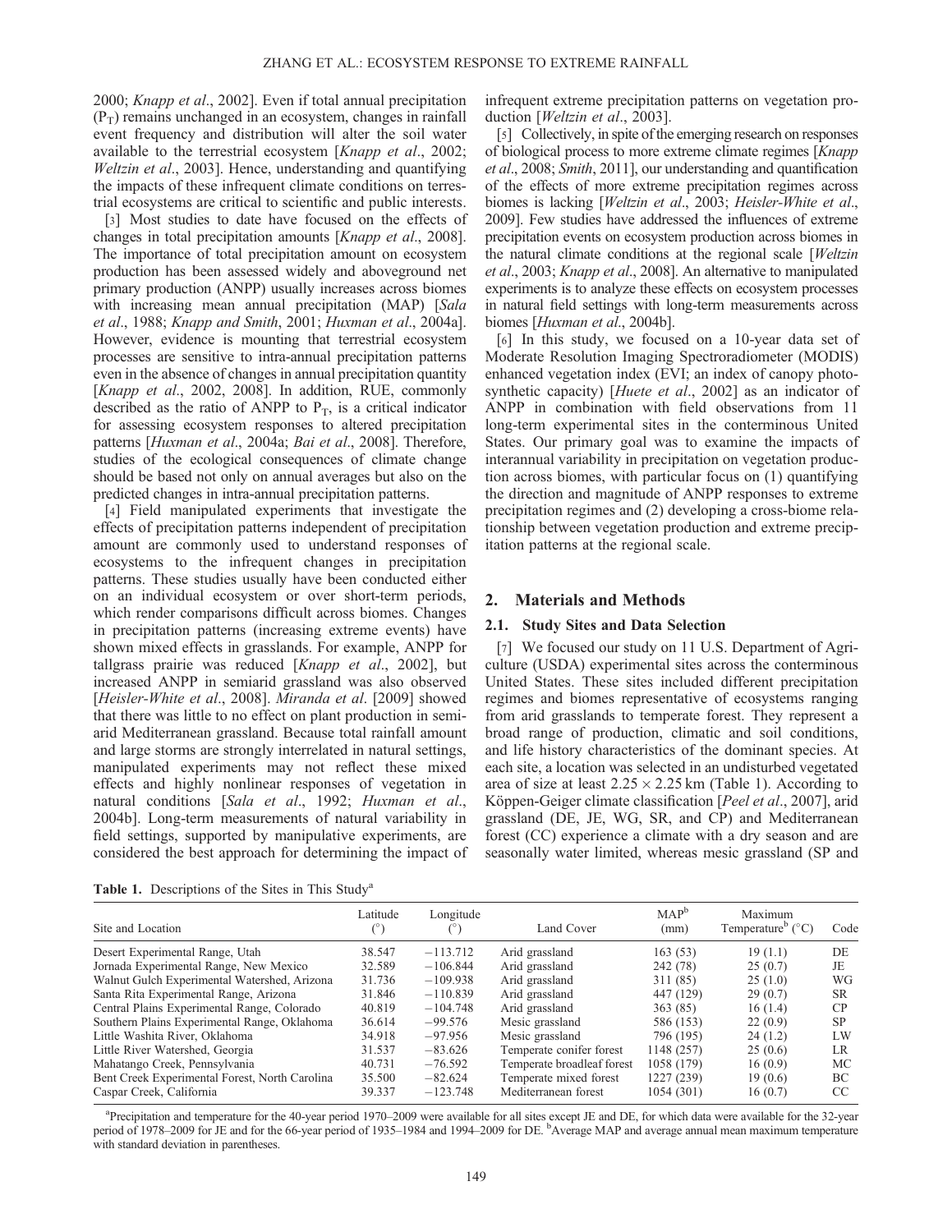LW) and temperate forest (LR, MC, and BC) experience humid climates and can be light limited.

[8] The climate data set used in this study was constructed from in situ daily precipitation and daily maximum air temperatures measured at the local weather station representative of each site from 1970 to 2009, except for JE and DE. Daily data were available from 1978 to 2009 for JE. For DE, there were only daily precipitation data from 1935 to 1984 and from 1994 to 2000 and annual data from 2000 to 2009 at the local station. Therefore, we used the closest NOAA weather station with longer-term and consistent daily data series as a surrogate to calculate extreme indices for the 2000–2009 time period, while the annual precipitation data were still used for the analysis. Long-term (40 years) in situ precipitation data sets were used to identify climate extremes within the past decade. Among several statistical methods to diagnose extreme events, we focused on the extreme indices as proposed by Frich et al. [2002], which are widely used and adopted as standard output data in the IPCC AR4 report [IPCC, 2007]. In this study, we considered a set of extreme precipitation indices (Table 2). Extreme precipitation indices include R95pToT, R95p%, SDII, and CDD (Table 2). CDD represents the length of dry spell. SDII expresses the intensity of extreme precipitation. R95pToT is defined as annual precipitation amounts due to daily precipitation exceeding the 95th percentile of the 1970–2009 period, and R95p% represents the fraction of  $P_T$ due to the events above 95th percentile (R95p% represents the frequency of heavy storms). Because absolute  $P_T$  and amounts of extreme events vary significantly from arid grassland to forest, we used R95p% (i.e., R95pToT normalized by  $P_T$ ) for analysis to make this index comparable across sites, whereas R95pToT was used to analyze the absolute correlation with  $P_T$ . Extreme precipitation indices considered for the analysis are calculated for each year and for each site. Annual values were based on the hydrologic year extending from 1 October to 30 September.

# 2.2. EVI Data

[9] The EVI data set was derived from the MODIS land product subset (MOD13Q1) with 16-day and 250 m resolutions for the period of 2000–2009. To compare EVI with in situ climatic measurements, we averaged the EVI data over an area of  $\sim$ 2.25  $\times$  2.25 km (9  $\times$  9 pixels) based on the coordinates for each site in Table 1. A total of 230 scenes (23 per year for 10 years) were obtained for each of the 11 sites. To eliminate the noise of low-quality cloud- and aerosol-contaminated pixels, a pixel-based quality assurance (QA) control was applied to generate a less noisy time series data set. The software TIMESAT was used to smooth the QA-filtered time series of EVI as well as to estimate the vegetation and phenology parameters [Jönsson and Eklundh, 2004]. An integrated EVI was then computed to represent the total vegetation

production over the growing season. This large integral of MODIS EVI measurements (referred to as iEVI hereafter) was used as our surrogate measure of ANPP (Figure 1a). Remote sensing vegetation indices [normalized difference vegetation index (NDVI) and EVI] have been widely used as a proxy of ANPP because they are strongly correlated with terrestrial ANPP [Field et al., 1995; Prince and Goward,



Figure 1. (a) An example of 1-year smoothed EVI time series for desert grassland (DG), mesic grassland (MG), and forest. (b) Relationship between annual  $ANPP<sub>G</sub>$  and the corresponding iEVI derived from MODIS data during the 2000–2009 period for nine selected sites across biomes. The solid line shows the linear regression  $(R^2 = 0.90)$ ;  $P < 0.0001$ ; RMSE = 82.60). The top inset shows the site average of ANPPG and iEVI (regression model,  $R^2 = 0.94$ ;  $P < 0.0001$ ; RMSE = 65.87). Error bars are the standard deviations. The bottom inset shows the relationships at sites CP and JE  $(R^2 = 0.50$  and 0.74; RMSE = 29.29 and 36.89, respectively;  $P < 0.01$ ).

Table 2. Extreme Indices Used in This Study

| Index | Description                                                                                                                                                                        | Abbreviation              | Units         |
|-------|------------------------------------------------------------------------------------------------------------------------------------------------------------------------------------|---------------------------|---------------|
|       | Annual precipitation due to daily rainfall >95th percentile                                                                                                                        | R95pTOT                   | mm            |
|       | Precipitation fraction of annual total precipitation due to daily rainfall $\geq$ 95th percentile of<br>present daily precipitation during 1970–2009                               | R95p%                     | $\frac{0}{0}$ |
|       | Simple precipitation intensity index: $P_T$ divided by the number of days with daily rainfall $\geq 1$ mm/d<br>Annual maximum number of consecutive days with daily rainfall <1 mm | <b>SDII</b><br><b>CDD</b> | mm/d<br>days  |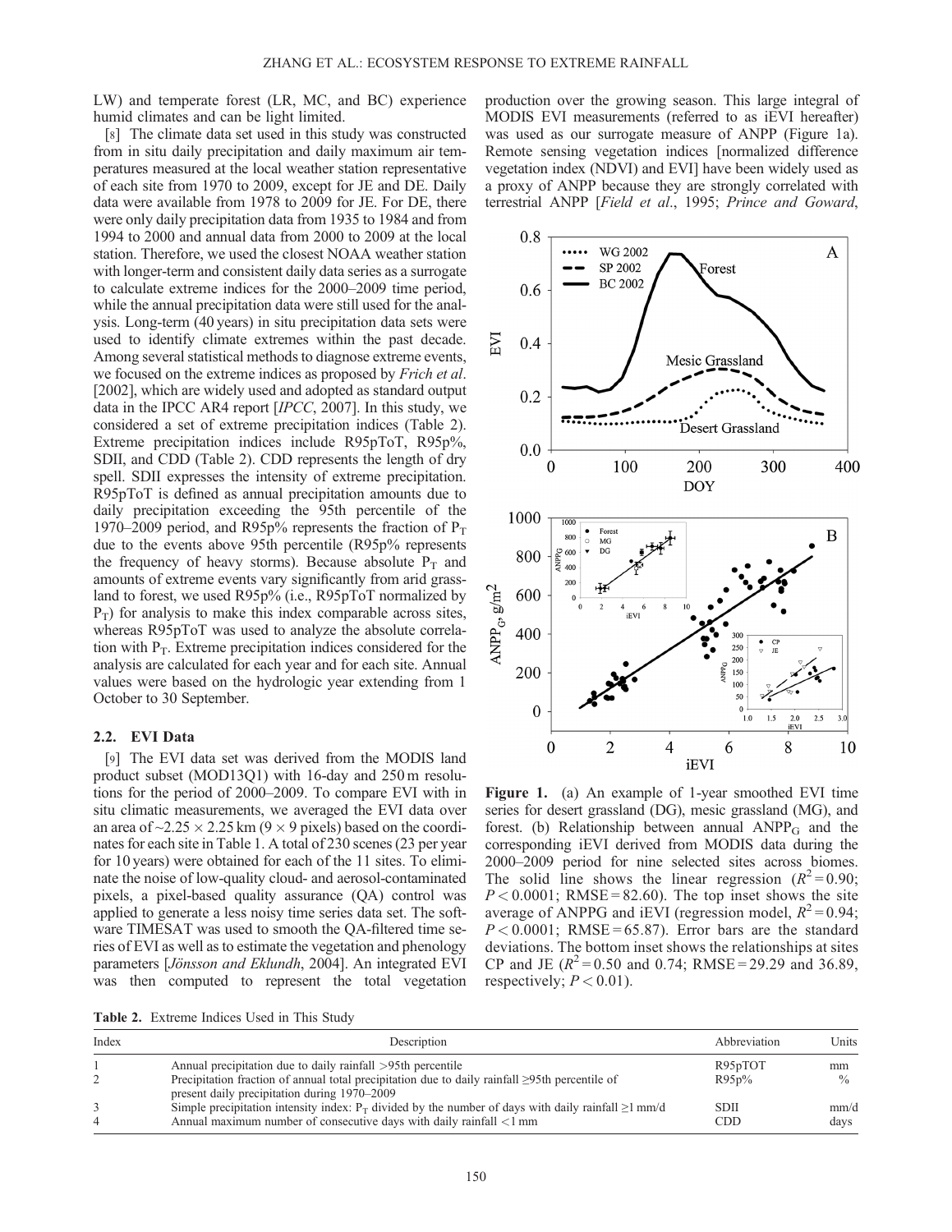1995; Paruelo et al., 1997; Myneni et al., 2001; Fang et al., 2005; Bunn and Goetz, 2006; Beck and Goetz, 2011]. MODIS EVI has been reported to be more sensitive to ANPP than NDVI, especially at higher biomass regions [Huete et al., 2002, 2006]. To validate the relation between iEVI and annual ANPP for the data set in this study, ground measurements of ANPP (ANPP<sub>G</sub>;  $g/m<sup>2</sup>$ ) during the period 2000–2009 were compiled for nine sites across the United States (Table 3). A strong relationship [Equation (1)] between  $ANPP<sub>G</sub>$  and the corresponding iEVI was derived across biomes for these long-term experimental sites (Figure 1b):

$$
ANPPG = 102.2526 \times iEVI - 101.3382,R2 = 0.90, P < 0.0001
$$
 (1)

[10] The site-specific comparison with ANPP from the ground measurements showed generally good agreement across the sites (Figure 1b). The ratio of root mean square error (RMSE) of simulated ANPP to the mean of the measured ANPP ranged from 0.05 to 0.39 (mean ratio of 0.20) across all sites. The relationship between ANPP and iEVI at site scale (two grassland sites included in Table 1) also showed similar temporal variations during 2000–2009 (Figure 1b, inset). Hence, iEVI can be used to accurately quantify the dynamics of ANPP with confident and provide consistent sensitivity across biomes ranging from arid grassland to forest. In the following results and discussion, the trends in iEVI are interpreted to represent the cross-biome behavior of ANPP.

#### 2.3. Climate Data Analysis

[11] There were complex interactions between  $P_T$  and extreme events, which made it difficult to separate the relative effects of each other in field studies occurring under natural rainfall regimes. Across all sites,  $P_T$  was strongly related to R95pToT and SDII events, and total rainfall amounts and large storms were strongly related across biomes (Table 4). Although the frequency of extreme events was far less than small events (Figure 2a), R95p% was up to 50% with an average of 22% across all the sites (Figure 2b, inset).  $P_T$  increased as the amounts of extreme events increased ( $R^2$ =0.66;  $P$  < 0.01; Figure 2b). A similar relation

Table 4. Pearson Correlations of Extreme Indices Combining All the Data Sets<sup>a</sup>

|             | R95pToT | <b>SDII</b> | <b>CDD</b> | $P_{\rm T}$ |
|-------------|---------|-------------|------------|-------------|
| R95pToT     | 1.00    |             |            |             |
| <b>SDII</b> | 0.76    | 1.00        |            |             |
| <b>CDD</b>  | $-0.28$ | $-0.22$     | 1.00       |             |
| $P_T$       | 0.81    | 0.81        | $-0.40$    | 1.00        |

<sup>a</sup>Bold values are significant at the  $P < 0.01$  level (two-tailed t test). P<sub>T</sub>, hydrologic annual precipitation.

between  $P_T$  and SDII was found. Wet years were usually related to the presence of a few large rainfall events. Because R95pToT and SDII were strongly correlated (Table 4), we reported only the results for the index R95p%, although we found quite similar results for both R95p% and SDII (SDII results not reported here).

[12] To isolate effects of precipitation patterns (extreme events size and rainfall intensity) from effects of  $P_T$ , we proposed a new approach of precipitation data analysis with respect to the ANPP- $P_T$  relation. We split the total data set (11 sites and 10 years) into two groups based on R95p% (Figure 2b, inset). Based on the distribution of R95p% frequency (Figure 2b, inset), we set a threshold of 20% to split the groups with a similar number of points for each group. The groups were labeled "Low" for  $R95p\% < 20\%$ and "High" for  $R95p\% \ge 20\%$  (Figure 2b, inset). Because R95p% of the Low group was less than or close to the mean of R95p% (22%), we referred to years in the Low group as normal years and those in High group as extreme years. Therefore, we split the 10-year data set into two groups for each site. There were at least 2 years for any of the two groups for each site. For instances, there were 3 years in Low group and 7 years in High group at Jornada site, whereas there were 8 years in Low group and 2 years in High group at Little River site. The MAP amounts for each group are presented in Table 5. Then, we conducted the precipitation analyses in two ways to study the effects of extreme precipitation patterns on ecosystem production.

[13] First, to evaluate the variations in the responses of ANPP to extreme precipitation patterns between biomes

Table 3. Sites With In Situ ANPP Measurements Within the Period of 2000–2009 for Validation With iEVI

| Site <sup>a</sup>                         | Biome and Location                    | Period        | Mean annual<br>ANPP $(g/m^2)$ | Source                                                           |
|-------------------------------------------|---------------------------------------|---------------|-------------------------------|------------------------------------------------------------------|
| Jornada LTER                              | Arid grassland, New Mexico            | $2000 - 2009$ | 124.3                         | Huenneke et al. [2002],<br>Peters et al. [2012]                  |
| Central Plains Experimental Range         | Grassland, Colorado                   | $2000 - 2008$ | 85.7                          | Jack A. Morgan<br>(personal communication, $2012$ ) <sup>a</sup> |
| Cedar Creek LTER                          | Grassland, Minnesota                  | $2000 - 2007$ | 389.5                         | Clark and Tilman [2008]                                          |
| Konza Prairie LTER                        | Grassland, Kansas                     | $2000 - 2002$ | 436.8                         | Turner et al. [2006]                                             |
| Harvard Forest                            | Mixed forest, Massachusetts           | $2000 - 2009$ | 654.6                         | Munger and Wofsy [1999]                                          |
| Metolius Intermediate Pine                | Evergreen needleleaf forest, Oregon   | 2001          | 483.3                         | Law et al. [2003]                                                |
| Park Falls                                | Deciduous broadleaf forest, Wisconsin | 2000, 2004    | 599.7                         | Burrows et al. [2003]                                            |
| Ohio Hills FFs                            | Mixed forest, Ohio                    | $2001 - 2002$ | 789.7                         | Chiang et al. [2008]                                             |
| University of Michigan Biological Station | Deciduous broadleaf forest, Michigan  | $2000 - 2006$ | 679.4                         | Gough et al. [2008]                                              |

a Estimates of ANPP of shortgrass steppe vegetation were obtained from harvests of total aboveground biomass at the USDA Agricultural Research Service Central Plains Experimental Range taken near the time of peak aboveground biomass in late July or early August from 2000 to 2008. Four permanent transects in the pasture allowed a systematic sampling of pasture 23 W, a long-term moderately grazed pasture. Each transect comprised fifteen  $1 \times 1$  m<sup>2</sup> exclosure cages (60 total) that are moved each spring. Aboveground biomass was harvested from a  $0.1 \text{ m}^2$  quadrant in the center of each exclosure. Biomass was harvested from every fifth cage for a total of 12 cages each year. Standing biomass was separated into the following functional groups: C<sub>3</sub> perennial grasses,  $C_3$  annual grasses, forbs, subshrubs, blue grama/buffalo grass (dominant  $C_4$  perennial grasses), other  $C_4$  grasses, and standing dead trees. Biomass was dried at 60 °C for a minimum of 48 h and weighed.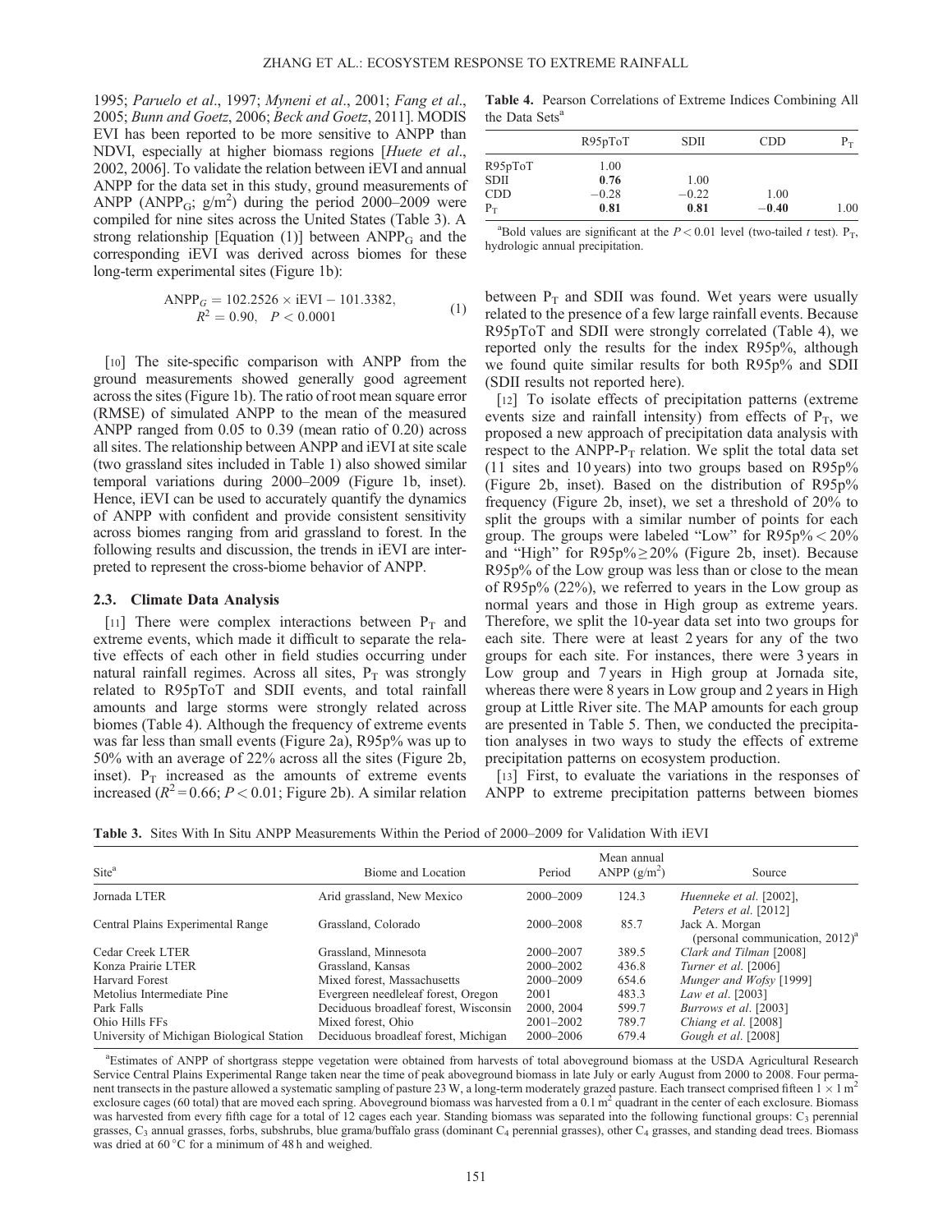

Figure 2. (a) Frequency analysis of size of precipitation events for the whole site year data set. (b) The contribution of extreme rainfall events to total precipitation for the whole data set. The regression coefficient of correlation  $(r^2)$  is 0.66  $(P < 0.01)$ , as stated in Table 3. The inset shows the frequency of R95p%. The thick solid line within the inset indicates the threshold to define the two groups based on R95p% of all site year data.

Table 5. Average Annual Precipitation (mm) During All the Years in Two R95p% Groups Across the Biomes<sup>a</sup>

| <b>Biomes</b> | Low      | High     | Difference $(\% )$ |  |  |
|---------------|----------|----------|--------------------|--|--|
| DG            | 237(25)  | 276(25)  | 16.4               |  |  |
| MG            | 624(11)  | 982 (9)  | 57.4               |  |  |
| TF            | 1011(15) | 1249(15) | 23.6               |  |  |
| MF            | 866 (5)  | 1217(5)  | 40.6               |  |  |

<sup>a</sup> Average difference combined into biome types. DG, arid grassland sites (DE, JE, WG, SR, and CP); MG, mesic grassland sites (SP and LW); TF, temperate forested sites (LR, MC, and BC); MF, Mediterranean forested site (CC). The numbers in parentheses represent the number of site year data points in each group.

independent of annual rainfall amounts, we selected years with similar  $P_T (\pm 5\%)$  but different R95p% groups for each site (Table 6). We found at least 1 year in Low group and 1 or more corresponding year with similar  $P_T$  in High group for each site (Table 6). At some sites, we found two or more pairs in the two R95p% groups. For example, for the 2 years in High group at Little River, we found 2 corresponding years with similar  $P_T$  ( $\pm 5\%$ ) in Low group, respectively (resulting in two pairs; Table 6). Then, the relative differences of iEVI were compared for these years across 11 sites. In addition, the average results were combined into biome types similar to those used by Knapp and Smith [2001].

[14] Second, to assess the overall effects of extreme precipitation patterns on relations between ANPP and  $P_T$  across biomes, we compared the sensitivity of relations for different groups for R95p% across all sites, respectively. An F test was used to compare the statistical significances between the two curves of ANPP- $P_T$  relations across biomes. Further, average RUE was also compared for the different R95p% groups across sites. RUE is an effective measure for the responses of primary production to precipitation [Huxman et al., 2004a]. Here, RUE was estimated directly as the ratio of iEVI to the corresponding  $P_T$  [*Bai et al.*, 2008]. A Pearson correlation analysis and Duncan's multiple range tests were used to determine significant differences in extreme indices and iEVI among groups using the SAS version 9.1 (SAS Institute, Cary, North Carolina).

## 3. Results

# 3.1. Differential Responses to Extreme Precipitation Patterns Between Biomes

[15] Among all sites, the effects of fewer but larger rainfall events on ANPP were negative for seven sites (DE, JE, WG, SR, CP, BC, and CC;  $P < 0.01$ ), and not significantly different from zero for four sites (SP, LW, LR, and MC;  $P > 0.05$ ). This suggests that a shift to more extreme precipitation patterns, with no changes in  $P_T$ , resulted in different responses of vegetation production between ecosystems (Figure 3). Combined into biome types, increased heavy precipitation events caused significant reduction of ANPP for arid grassland sites and Mediterranean forested sites, whereas there was no significant reduction in ANPP for mesic grassland and temperate forested sites (Figure 3). As R95p% increased from 11% to 33% (Table 6) for arid grassland sites, the mean annual iEVI decreased by 16% (Figure 3). The mean annual iEVI of the Mediterranean forested site (CC) was reduced by 20% when R95p% increased from 15% to 28%. For the mesic grassland sites and temperate forested sites, mean annual iEVI showed no significant decreases ( $P > 0.05$ ), although R95p% increased from  $~15\%$  to 30% (Figure 3; Table 6). The concurrence across four arid grassland sites in ANPP reduction indicates that arid grasslands are more sensitive to the infrequent extreme precipitation regimes than other biomes.

## 3.2. Cross-Biome ANPP- $P_T$  Relation Due to Extreme Precipitation Patterns

[16] Across biomes, the relation between ANPP and  $P_T$ differed significantly between years with low extreme precipitation patterns and high extreme years with larger and more infrequent precipitation events (Figure 4). Biome-level patterns of ANPP responses to extreme precipitation patterns were reflected by significantly altered curvilinear relationship slopes of ANPP- $P_T$  for Low and High groups of R95p% (Figure 4). Overall, across the range of biomes, the ANPP- $P_T$ relations behaved significantly different for the two groups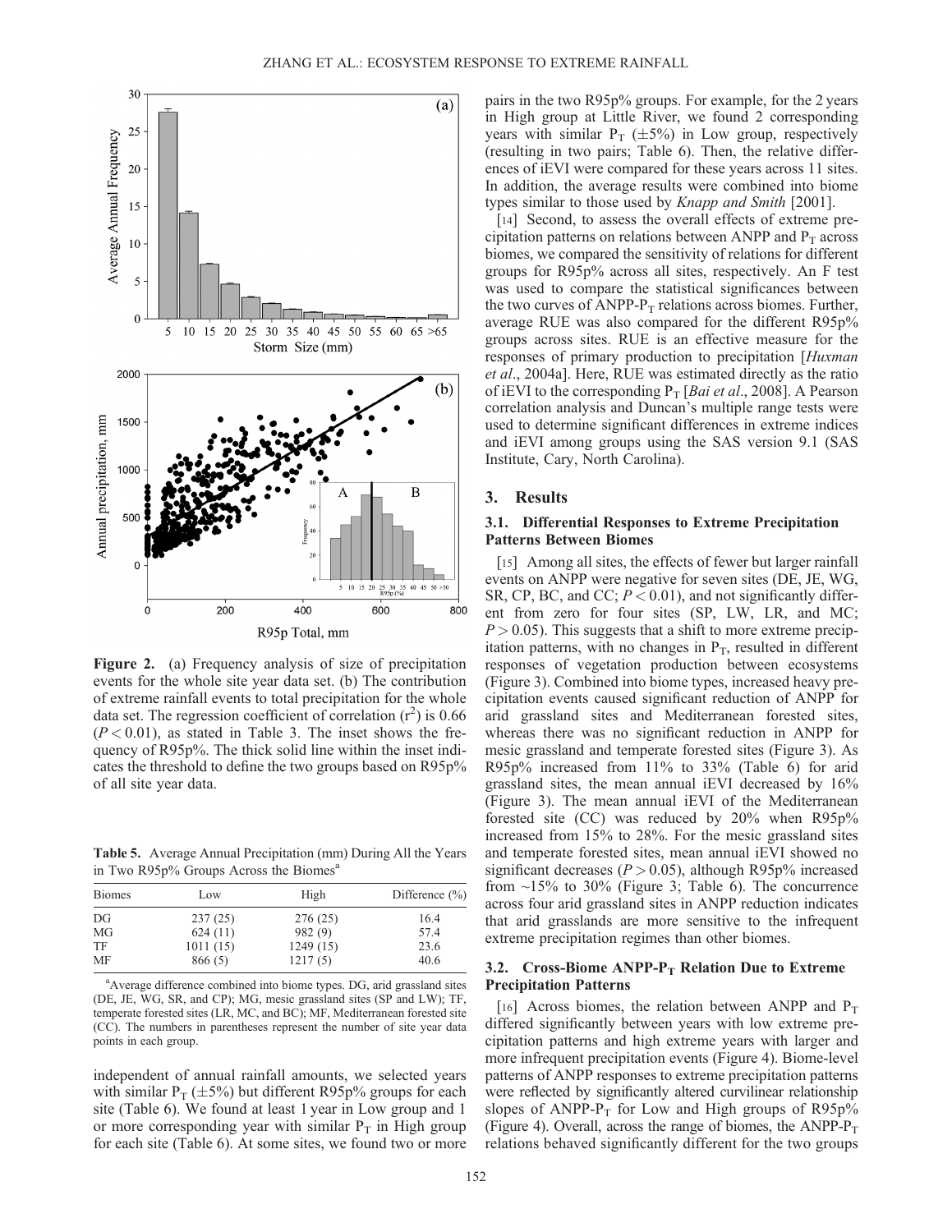|           | $\sim$    |          |         |                    |       |      |            |      |       |      |            |      |
|-----------|-----------|----------|---------|--------------------|-------|------|------------|------|-------|------|------------|------|
|           |           | $P_T$    |         |                    | R95p% |      | <b>CDD</b> |      | R95p% |      | <b>CDD</b> |      |
| Biome     | Site      | Low      | High    | Difference $(\% )$ | Low   | High | Low        | High | Low   | High | Low        | High |
| DG        | DE        | 145(2)   | 140(2)  | $-3.1$             | 4.6   | 23.8 | 41         | 43   | 10.8  | 33.6 | 54         | 68   |
|           | JE        | 254(1)   | 249(3)  | $-2.1$             | 8.7   | 37.7 | 53         | 69   |       |      |            |      |
|           | WG        | 295(1)   | 305(2)  | 3.4                | 15.0  | 38.7 | 68         | 88   |       |      |            |      |
|           | <b>SR</b> | 341(3)   | 342(3)  | 0.1                | 8.0   | 31.5 | 65         | 100  |       |      |            |      |
|           | CP        | 331(3)   | 332(3)  | 0.3                | 17.4  | 36.3 | 43         | 40   |       |      |            |      |
| MG        | <b>SP</b> | 594 (2)  | 578 (3) | $-2.6$             | 14.9  | 33.6 | 43         | 45   | 11.7  | 30.2 | 40         | 40   |
|           | LW        | 648(2)   | 674(3)  | 3.9                | 8.5   | 26.8 | 38         | 35   |       |      |            |      |
| <b>TF</b> | LR        | 1042(2)  | 1095(2) | 5.1                | 17.0  | 33.6 | 26         | 23   |       |      |            |      |
|           | MC        | 1163(2)  | 1200(2) | 3.1                | 17.1  | 29.7 | 15         | 17   | 15.4  | 30.5 | 27         | 22   |
|           | BC        | 1140 (1) | 1193(2) | 4.6                | 11.9  | 28.4 | 39         | 26   |       |      |            |      |
| MF        | CC        | 947(2)   | 972(3)  | 2.6                | 14.9  | 28.0 | 59         | 93   | 14.9  | 28.0 | 59         | 93   |

Table 6. Comparison of Mean  $P_T$  (mm), CDD, and R95p% Differences for Years With Similar Annual Precipitation But Different R95p  $%$  Group (Years in the Low and High Groups)<sup>a</sup>

<sup>a</sup>See Table 2 for R95p%. The numbers in parentheses represent the number of selected years in each group that had similar P<sub>T</sub>. For example, for the 2 years in the High group at Little River, we found two corresponding years with similar  $P_T (\pm 5\%)$  in the Low group, respectively. The last two columns represent the average values by biome type (see Table 5). Biome type codes were defined in Table 5, and site codes were defined in Table 1.



Figure 3. Comparison of iEVI relative difference of years with similar annual precipitation but different R95p% group (years in the Low and High groups; iEVI difference =  $(iEVI<sub>High</sub> - iEVI<sub>Low</sub>) / iEVI<sub>Low</sub> × 100 across 11 sites.$ For each site, the years with similar annual precipitation were selected to compare the iEVI differences in the two groups. The inset shows the average iEVI difference combined into biome types. Different letters indicate significant differences at  $P < 0.05$ .

representing low and high R95p% ( $P < 0.005$ ; Figure 4) during the 2000–2009 periods. The main effect of R95p% on the ANPP-P<sub>T</sub> relation was significant ( $F_{2,106} = 18.51$ ,  $P < 0.0001$ ; Figure 4). When years with more extreme precipitation patterns were chosen for analysis, the ANPP- $P_T$ relation shifted to the right so that a year with more extreme events would have less ANPP and the function would also asymptote at a larger  $P_T$  (Figure 4). Such significant shifts in sensitivity represent negative influences of altered precipitation patterns across the range of biomes, even if  $P_T$  amounts increased with more extreme events. These results suggest that once the dependence of ANPP on  $P_T$ amount is determined, sites with more extreme precipitation patterns show reductions of ANPP. The result also highlights that a generalized pattern of ANPP responses to extreme precipitation patterns could be developed across biomes along a broad precipitation gradient.



Figure 4. Relation of production across precipitation gradients for 11 sites for two groups (Low:  $R95p\% < 20\%;$ High:  $R95p\% \ge 20\%$ ). See Table 2 for  $R95p\%$  definitions. The relations were significantly different for the two groups  $(F_{2,106} = 18.51; P < 0.0001).$ 

[17] The shifting pattern of sensitivity relations with different precipitation patterns can be further illustrated by a decreasing mean annual RUE with increases in larger rainfall events (Figure 5; Table 7). In general, the years with more extreme rainfall events had lower mean annual RUE for all biomes on average compared with years with fewer extreme events. The reductions ranged from 3.2% (LW) to 34.8% (CC) with an average of 16.8%. The general decreasing trend for RUE still held true when site-level data were aggregated by vegetation types (Figure 5, inset). At the biome level, grassland sites showed the least reduction, especially mesic grasslands, whereas forested sites had the biggest reduction  $(P < 0.05$ ; Figure 5, inset; Table 7). On average, a shift to fewer but larger rainfall events caused a reduction of 6.4% of annual RUE for mesic grassland sites, and an overall decrease of 12.6% for arid grassland sites. For forested sites, the reduction of RUE was even greater with 24.2% and 34.8% for temperate forested and Mediterranean forested sites,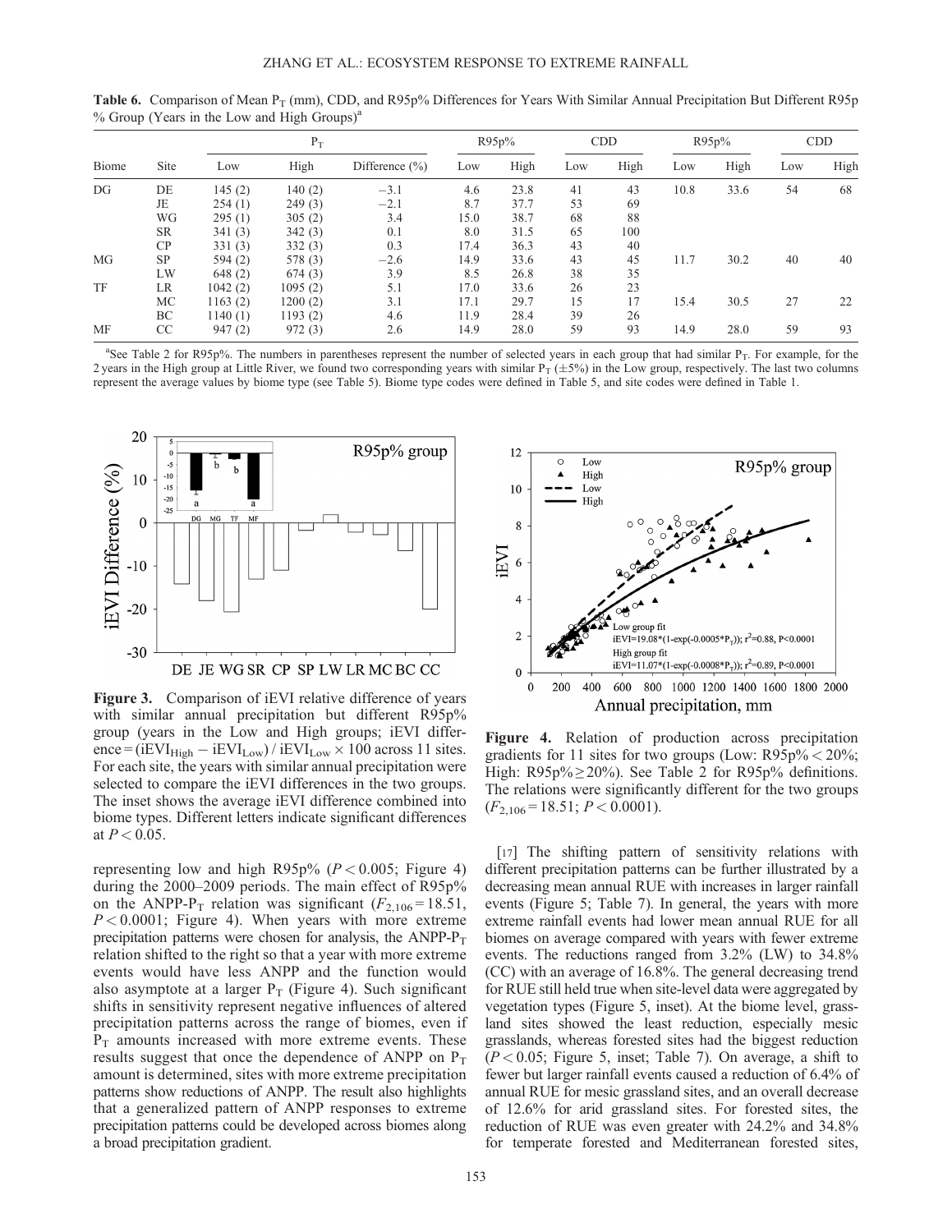

Figure 5. Comparison of RUE ( $iEVI/P_T$ ) difference of years in the two R95p% groups (years in the Low and High groups; RUE difference =  $(RUE_{High} - RUE_{Low})$  /  $RUE_{Low}$ 100) across 11 sites. The inset shows the average iEVI difference combined into biome types. Different letters indicate significant differences at  $P < 0.05$ .

Table 7. Average Rainfall Use Efficiency (iEVI/Precipitation) During All Years in Two R95p% Groups Across the Biomes<sup>a</sup>

| Low   | High  | Difference $(\% )$ |  |  |
|-------|-------|--------------------|--|--|
| 77.91 | 68.11 | $-12.6$            |  |  |
| 70.13 | 65.67 | $-6.4$             |  |  |
| 79.07 | 59.96 | $-24.2$            |  |  |
| 74.07 | 48.28 | $-34.8$            |  |  |
|       |       |                    |  |  |

a Average difference combined into biome types (see Table 5). The MODIS EVI values were scaled by a factor of 10,000 before calculating rainfall use efficiency.

respectively (Figure 5, inset). This indicates that, during the years with more extreme events, mesic grassland ecosystems were less affected than all other biomes.

# 3.3. Development of a General Model With Extreme Precipitation Index and Annual Precipitation

[18] In previous studies, the overall relation (old model) between ANPP and  $P_T$  was expressed as an exponential relation of the form  $ANDP = a(1 - e^{bPT})$  [e.g., *Huxman*] et al., 2004a]. Using iEVI as a surrogate for ANPP and the measurements of  $P_T$  (mm) from all sites in this study, a model of this form was obtained:

$$
iEVI = 10.9157 * (1 - e^{-0.00086*Pr})
$$
  
\n
$$
R^2 = 0.83, \quad P < 0.001, \quad n = 110
$$
\n(2)

[19] Given the significant effects of extreme precipitation patterns observed in this study, a multiple nonlinear regression model of iEVI (new model) was derived as a function of R95p% and annual precipitation:

$$
iEVI = (15.6665 - 0.0973 \times R95p\%) \times (1 - e^{-0.00066*P_T})
$$
  
\n
$$
R^2 = 0.88, \quad P < 0.001, \quad n = 110
$$
\n(3)

where R95p% represents the precipitation extreme index (Table 2). R95p% and  $P_T$  together explained 88% of the variance in observed ANPP across biomes. The strong



Figure 6. Comparison between predicted and measured iEVI with the new model [Equation (3)] across all sites. The inset shows the comparisons of the mean residual for Low and High groups (Figure 1b) with the old [Equation (2)] and new [Equation (3)] models. Different letters indicate significant differences at  $P < 0.05$ .

relation between ANPP and both variables of  $P_T$  and R95p% across diverse sites is evidence that a regional model could be developed to predict ANPP responses to extreme precipitation patterns (Figure 6). The rate constants of the exponent in these two models were not significantly different, whereas the negative coefficient of R95p% in Equation (3) represents the negative effects of extreme precipitation patterns on ANPP. We compared the new model [Equation (3)] with the old model [Equation (2)] and found a significant improvement in predicting ANPP responses for both less (Low group) and more (High group) extreme precipitation patterns across biomes (Figure 6, inset). When we compared these two models with an  $F$  test, Equation (3) was significantly better than Equation (2)  $(F_{1,107} = 17.21)$ ;  $P = 0.0007$ ). Moreover, the mean residual (MR) of predicted and measured iEVI with Equation (2) was 0.37 and -0.43 for Low and High groups during 2000–2009 periods, respectively (Figure 6, inset). In contrast, the average residuals with Equation (3) were significantly decreased for Low and High groups, where  $MR = 0.11$  and  $-0.14$ , respectively  $(P < 0.05$ ; Figure 6, inset). The lower residuals observed using the new model with the extreme index and  $P_T$  relative to the old model with  $P_T$  alone provides evidence that the combined model may improve the predictions of responses of vegetation growth in altered precipitation patterns with more extreme rainfall events.

# 4. Discussion

[20] Understanding how ANPP responds to extreme precipitation patterns, characterized by fewer and larger rain events and longer intervening dry periods, is crucial for assessing the impacts of climate change on terrestrial ecosystems. Quantifying the ecological consequences of extreme precipitation events has been difficult [Reynolds] et al., 2004], and we know little about how these patterns affect production beyond experimental conditions [Smith, 2011]. Strong relations between ANPP and  $P_T$  have been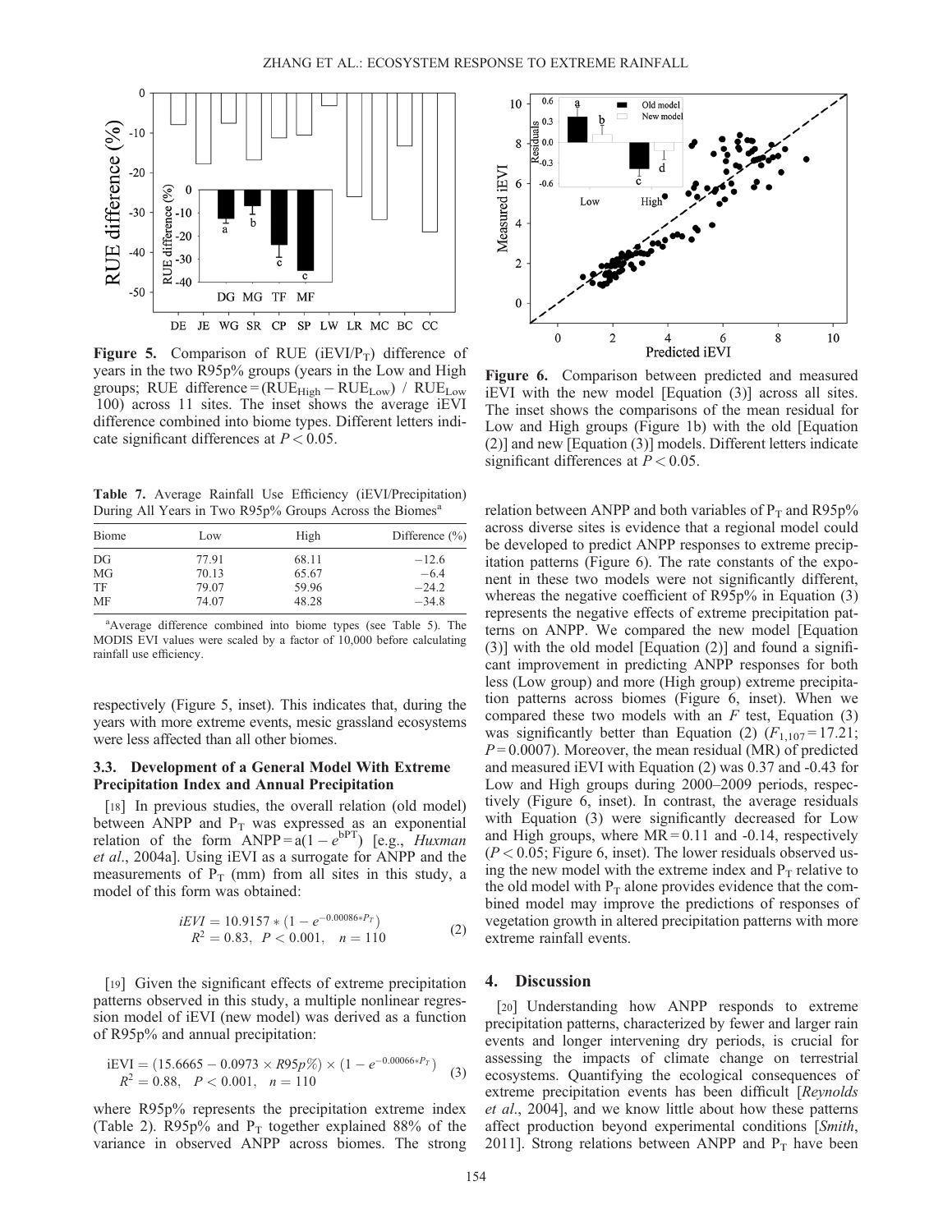reported by Huxman et al. [2004a], with vegetation types ranging from arid grassland to tropical forest. Our results indicate that combining  $P_T$  and extreme precipitation patterns can improve predictions of ecosystem production. It is possible that extreme precipitation patterns are just as important as total precipitation amount. The study shows that the years with increased less frequent but larger extreme events had lower RUE across all biomes on average compared with normal years with less extreme events. The regional lowered vegetation production and RUE across biomes suggests that extreme precipitation patterns do not benefit vegetation carbon uptake across biomes but rather result in significant reductions in carbon uptake. The lower RUE may reflect the inability of plants to effectively use precipitation in the years with more extreme events. Apparently, there is an upper threshold on the size of events that contributed effectively to ANPP given that larger events do not increase production [Swemmer et al., 2007]. The effective response of plants to water inputs is optimum at moderate event size and precipitation from larger events is less effective and therefore reduces RUE [Huxman et al., 2004b] and hence vegetation production.

[21] Among biomes, the intensity of the ANPP response to extreme precipitation patterns differed between waterlimited and mesic sites (Figure 3, inset). These different responses highlight the relative importance of both larger rainfall event size and longer dry interval in precipitation patterns. For arid grassland and Mediterranean forested sites, the significant reduction in ANPP with intense precipitation patterns when total  $P_T$  did not change is likely due to increased water deficits due to the combination of more extreme events and longer drought interval. When precipitation patterns are more extreme, a smaller fraction of rainfall infiltrates into the soil water, and runoff increases lead to water losses to streams [Arora et al., 2001]. Thus, effective rainfall available for stimulating biological processes is decreased [Porporato et al., 2002]. The extended drought intervals caused even more extreme water stress. This also explained the inconsistency between our results and the short-term experimental studies of Heisler-White et al. [2008, 2009] in semiarid grassland. The dry interval between rain events in their experiments was only 10–30 days [Heisler-White et al., 2008, 2009], which likely resulted in lower drought stress. However, in our study, the drought intervals were longer (Table 6), which resulted in greater water stress at our scale ( $\sim$ 2.25  $\times$  2.25 km) than their plot scale experiments. The decline of ANPP in our sites is consistent with the reduction of plant production and mortality for arid grasslands due to recent drought in the southwestern United States [Scott et al., 2010; Munson et al., 2012].

[22] In contrast, we found no significant responses in ANPP to more extreme rainfall patterns in mesic grassland and temperate forest sites irrespective of  $P_T$  during the 2000–2009 period. It is likely that this discrepancy is due to differences of water stress experienced with more extreme precipitation patterns among the ecosystems. In the arid grassland and Mediterranean sites, where soil and plants are usually seasonally water limited, increased intense events were accompanied by more extended dry periods. Mean CDD increased from 54 to 68 days for arid grasslands sites and from 59 to 93 days for the Mediterranean forested site (Table 6). This means that the extreme rainfall years

were coupled with more severe drought conditions in arid grassland and Mediterranean forest sites during 2000–2009 periods. As a result, these ecosystems may be subject to more severe and longer periods of water stress. In contrast, for mesic grassland and temperate forested sites that usually maintain a relatively unstressed state, the increases of infrequent larger rainfall events did not result in soil and plant water stress due to no significant changes in dry intervals (or drought periods) between events (i.e., CDD did not change; Table 6). This implies that the cooccurrence of larger rainfall events and longer dry intervals resulted in greater water stress conditions and reduction of vegetation production for arid grassland and Mediterranean forest sites.

[23] Even with the variable intensity of the ANPP response to extreme precipitation patterns among biomes, we found a generalized negative pattern of ANPP response across biomes. Biome-level responses to more extreme precipitation patterns without changing  $P_T$  have an overall negative impact on ecosystem RUE and vegetation production at regional scales. This negative sensitivity of ANPP responses is supported by a recent study for shrublands and forests with FLUXNET data [Ross et al., 2012]. They also found that more extreme rainfall regimes, characterized by fewer and larger events, had strong negative effects on vegetation production of these ecosystems. It appeared that, although the variance of responses to more extreme precipitation patterns was greater between sites, convergence in overall pattern and control across biomes was indicated by this analysis in naturally occurring climate conditions. The downshift of  $ANPP-P_T$  relations across biomes indicates that, although ANPP increases across biomes with increasing MAP, this increase is somewhat dampened or offset by extreme precipitation patterns across biomes, which illustrates the important role of precipitation patterns in influencing vegetation growth across biomes. This also implies that climatic variables such as MAP are useful to predict average ecological response to climate change across climatic gradients [Huxman et al., 2004a; Knapp and Smith, 2001], whereas precipitation patterns may predict some variability in these responses [Knapp et al., 2002; Heisler-White et al., 2008, 2009]. As a result, regional-scale models between ANPP and precipitation [Huxman et al., 2004a] may change substantially under infrequent extreme precipitation regimes.

[24] Thus, a generalized model for quantifying the effects of extreme precipitation patterns was developed in which only  $P_T$  and R95p% are required [Equation (3)]. The resulting relationship has the general form of the old model [Equation (2)] but also represents the negative influences of extreme precipitation events. It has been suggested that the responses of ANPP to precipitation across biomes require a complex model including not only  $P_T$  but also other factors such as precipitation patterns [Knapp and Smith, 2001]. Our new model could be used to predict the regional ecological consequences of altered climate change with more extreme precipitation patterns. At regional and longer timescales, with increased extreme events in altered precipitation patterns, the shift in ANPP-precipitation relations is important because it indicates that altered rainfall patterns have the potential to modify ANPP responses to future climate change. The new model can serve as a practical tool to quantify this effect at regional scales. The statistical comparison of our new model with the old one implied a significant improvement in prediction of responses of ecosystem production to more extreme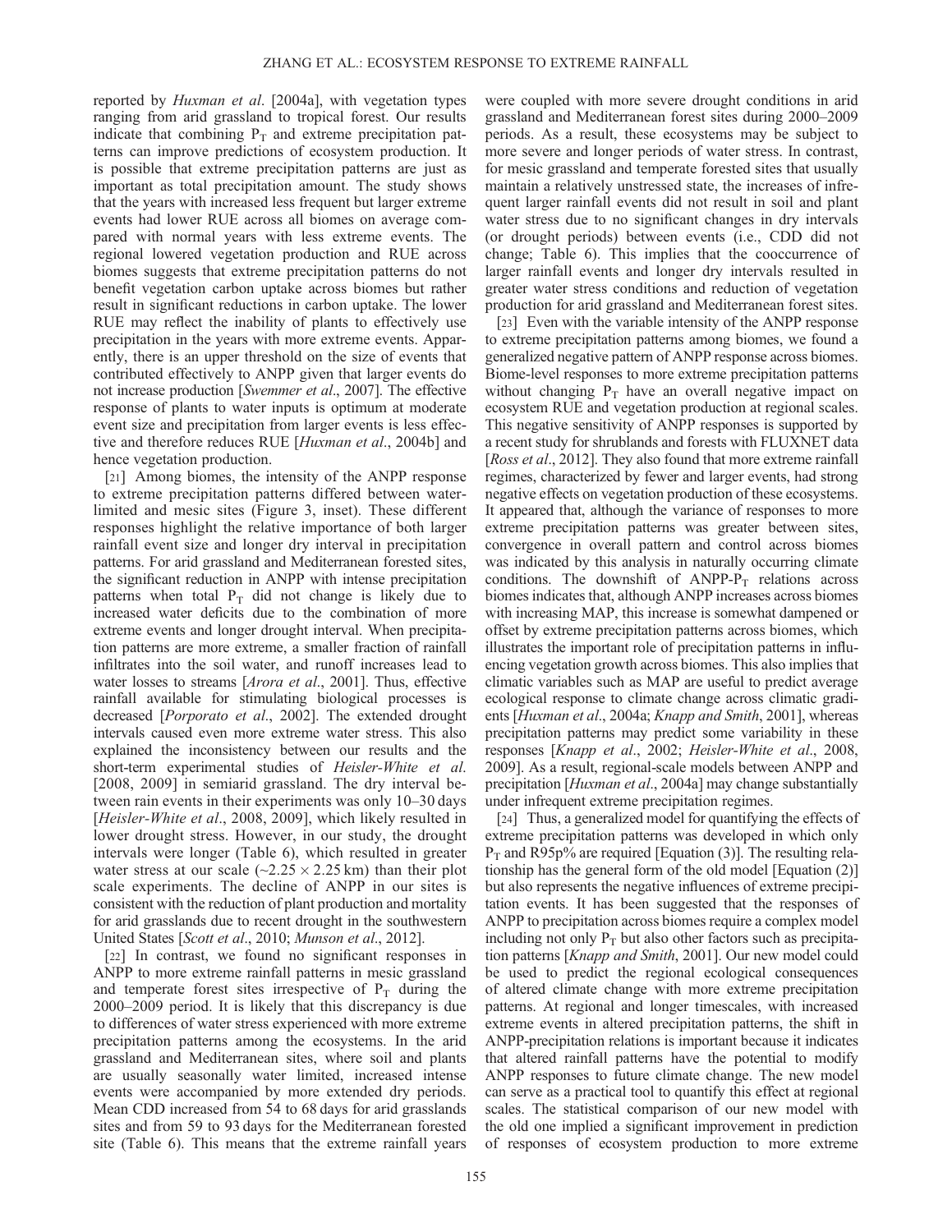precipitation patterns. However, it should be pointed out that, due to data limitations, our research did not include some biomes (e.g., tropical forest and steppe); therefore, it is necessary to validate this model using other sites and biomes with ongoing MODIS and climatic measurements in the future.

# 5. Conclusions

[25] The present study has important implications for understanding and predicting the impacts of more extreme precipitation regimes on terrestrial ecosystem under future climates. A shift to larger rainfall events with longer intervening dry intervals is predicted global climate change scenarios and has been recently reported [Easterling et al., 2000; Groisman and Knight, 2008]. The results from this study illustrate the importance of extreme precipitation patterns, not just precipitation amount, on vegetation production across biomes [Knapp and Smith, 2001; Huxman et al., 2004a]. Cross-biome and between-biome comparisons indicated that the intensity of terrestrial ecosystem production response to extreme precipitation patterns is greater for water limited than mesic sites. Of particular importance for our assessment of sensitivity are analyses conducted to explore the effects of extreme rainfall events size and frequency in natural climatic conditions. Our study provides new evidence of the impact of extreme precipitation patterns on vegetation production in natural settings across biomes and suggests that long-term measurements in natural field conditions are needed to determine this impact in addition to those imposed by rainfall manipulation experiments.

[26] Given the importance of ANPP in the global C cycle and its feedback to climate change, our results suggest that increases in extreme precipitation events have the potential to substantially reduce ecosystem production and carbon uptake across biomes under climate changes. Future increases in frequency of extreme events and drought periods, together with reducing  $P_T$  in the southwestern United States, as projected by some models [Seager et al., 2007; Cayan et al., 2010], are expected to induce more water deficits and reduction in grassland vegetation production. Our findings not only provide insight for experimental studies on terrestrial ecosystems but also highlight the need to take intra-annual precipitation patterns into account in climatic and ecological models for future climate change.

[27] Acknowledgments. This research was supported in part by the USDA Agricultural Research Service, NASA (08-SMAPSDT08-0042), and NSF (DEB 06-18210). We thank the EcoTrends Project [\(http://www.](http://www.ecotrends.info) [ecotrends.info\)](http://www.ecotrends.info) for access to multisite, long-term data. This work used biological data acquired by AmeriFlux and Long Term Ecological Research Network (LTER) network. We acknowledge the Oak Ridge National Laboratory Distributed Active Archive Center for making these data available. We thank Bai Yang, Jyh-Min Chiang, Beverly Law, and Arlyn Andrews for providing suggestions about the ANPP data. We also thank the principal investigators, information managers, scientists, and technicians responsible for measuring ANPP at the LTER sites.

#### References

- Allison, I., N. L. Bindoff, and R. A. Bindoff (2009), The Copenhagen Diagnosis, 2009: Updating the world on the latest climate science, report, Clim. Change Res. Cent., Univ. of New South Wales, Sydney, Australia.
- Arora, V. K., F. H. S. Chiew, and R. B. Grayson (2001), Effect of subgrid-scale variability of soil moisture and precipitation intensity on surface runoff and streamflow, J. Geophys. Res., 106(D15), 17,073–17,091.
- Bai, Y., J. Wu, Q. Xing, Q. Pan, J. Huang, D. Yang, and X. Han (2008), Primary production and rain use efficiency across a precipitation gradient on the Mongolia Plateau, Ecology, 89(8), 2140–2153.
- Beck, P. S. A., and S. J. Goetz (2011), Satellite observations of high northern latitude vegetation productivity changes between 1982 and 2008: Ecological variability and regional differences, Environ. Res. Lett., 6, 045501.
- Bunn, A. G., and S. J. Goetz (2006), Trends in satellite-observed circumpolar photosynthetic activity from 1982 to 2003: The influence of seasonality, cover type, and vegetation density, Earth Interact., 10, 1–20, doi:10.1175/EI190.1.
- Burrows, S. N., S. T. Gower, J. M. Norman, G. Diak, D. S. Mackay, D. E. Ahl, and M. K. Clayton (2003), Spatial variability of aboveground net primary production for a forested landscape in northern Wisconsin, Can. J. For. Res., 33(10), 2007–2018.
- Cayan, D. R., T. Das, D. W. Pierce, T. P. Barnett, M. Tyree, and A. Gershunov (2010), Future dryness in the southwest US and the hydrology of the early 21st century drought, Proc. Natl. Acad. Sci. U.S.A., 107, 21,271–21,276.
- Chiang, J. M., R. W. McEwan, D. A. Yaussy, and K. J. Brown (2008), The effects of prescribed fire and silvicultural thinning on the aboveground carbon stocks and net primary production of overstory trees in an oak-hickory ecosystem in southern Ohio, For. Ecol. Manage., 255, 1584–1594.
- Clark, C. M., and D. Tilman (2008), Loss of plant species after chronic low-level nitrogen deposition to prairie grasslands, Nature, 451, 712–715.
- Easterling, D. R., G. A. Meehl, C. Parmesan, S. A. Changnon, T. R. Karl, and L. O. Mearns (2000), Climate extremes: Observations, modeling, and impacts, Science, 289, 2068–2074.
- Fang, J. Y., S. L. Piao, L. M. Zhou, J. S. He, F. Y. Wei, R. B. Myneni, C. J. Tucker, and K. Tan (2005), Precipitation patterns alter growth of temperate vegetation, Geophys. Res. Lett., 32, 924-930.
- Field, C. B., J. T. Randerson, and C. M. Malmstrom (1995),Global net primary production combining ecology and remote sensing, Remote Sens. Environ., 51, 74–88.
- Frich, P., L. V. Alexander, P. Della-Marta, B. Gleason, M. Haylock, A. G. Klein, and T. Peterson (2002), Observed coherent changes in climate extremes during the second half of the twentieth century, Clim. Res., 19, 193–212.
- Groisman, P. Y., and R. W. Knight (2008), Prolonged dry episodes over the conterminous United States: New tendencies emerging over the last 40 years, J. Clim., 21, 1850–1862.
- Gough, C. M., C. S. Vogel, H. P. Schmid, H. B. Su, and P. S. Curtis (2008), Multi-year convergence of biometric and meteorological estimates of forest carbon storage, Agric. For. Meteorol., 148, 158–170.
- Heisler-White, J. L., A. K. Knapp, and E. F. Kelly (2008), Increasing precipitation event size increases aboveground net primary production in a semi-arid grassland, Oecologia, 58, 129-140.
- Heisler-White, J. L., J. M. Blair, E. F. Kelly, K. Harmoney, and A. K. Knapp (2009), Contingent production responses to more extreme rainfall regimes across a grassland biome, Global Change Biol., 15, 2894–2904, doi:10.1111/j.1365–2486.2009.01961.x.
- Huenneke, L. F., J. P. Anderson, M. Remmenga, and W. H. Schlesinger (2002), Desertification alters patterns of aboveground net primary production in Chihuahuan ecosystems, Global Change Biol., 8, 247–264.
- Huete, A. R., K. Didan, T. Miura, E. P. Rodriguez, X. Gao, and L. G. Ferreira (2002), Overview of the radiometric and biophysical performance of the MODIS vegetation indices, Remote Sens. Environ., 83, 195–213.
- Huete, A. R., K. Didan, Y. E. Shimabukuro, P. Ratana, S. R. Saleska, L. R. Hutyra, W. Yang, R. R. Nemani, and R. Myneni (2006), Amazon rainforests green-up with sunlight in dry season, Geophys. Res. Lett., 33, L06405, doi:10.1029/2005GL025583.
- Huxman, T. E., et al. (2004a), Convergence across biomes to a common rain-use efficiency, Nature, 429, 651–654.
- Huxman, T. E., K. Snyder, D. Tissue, A. J. Leffler, K. Ogle, W. T. Pockman, D. R. Sandquist, D. L. Potts, and S. Schwinning (2004b), Precipitation pulses and carbon fluxes in semi-arid and arid ecosystems, Oecologia, 141, 254–268.
- Jönsson, P., and L. Eklundh (2004), TIMESAT—A program for analyzing time-series of satellite sensor data, Comput. Geosci., 30, 833–845.
- Intergovernmental Panel on Climate Change (IPCC) (2007), Climate Change 2007: The Physical Science Basis. Contribution of Working Group I to the Fourth Assessment Report of the Intergovernmental Panel on Climate Change, edited by S. Solomon et al., Cambridge Univ. Press, Cambridge, U. K.
- Knapp, A. K., and M. D. Smith (2001), Variations among biomes in temporal dynamics of aboveground primary production, Science, 291, 481–484.
- Knapp, A. K., P. A. Fay, J. M. Blair, S. L. Collins, M. D. Smith, J. D. Carlisle, C. W. Harper, B. T. Danner, M. S. Lett, and J. K McCarron (2002), Rainfall variability, carbon cycling, and plant species diversity in a mesic grassland, Science, 298, 2202–2205.